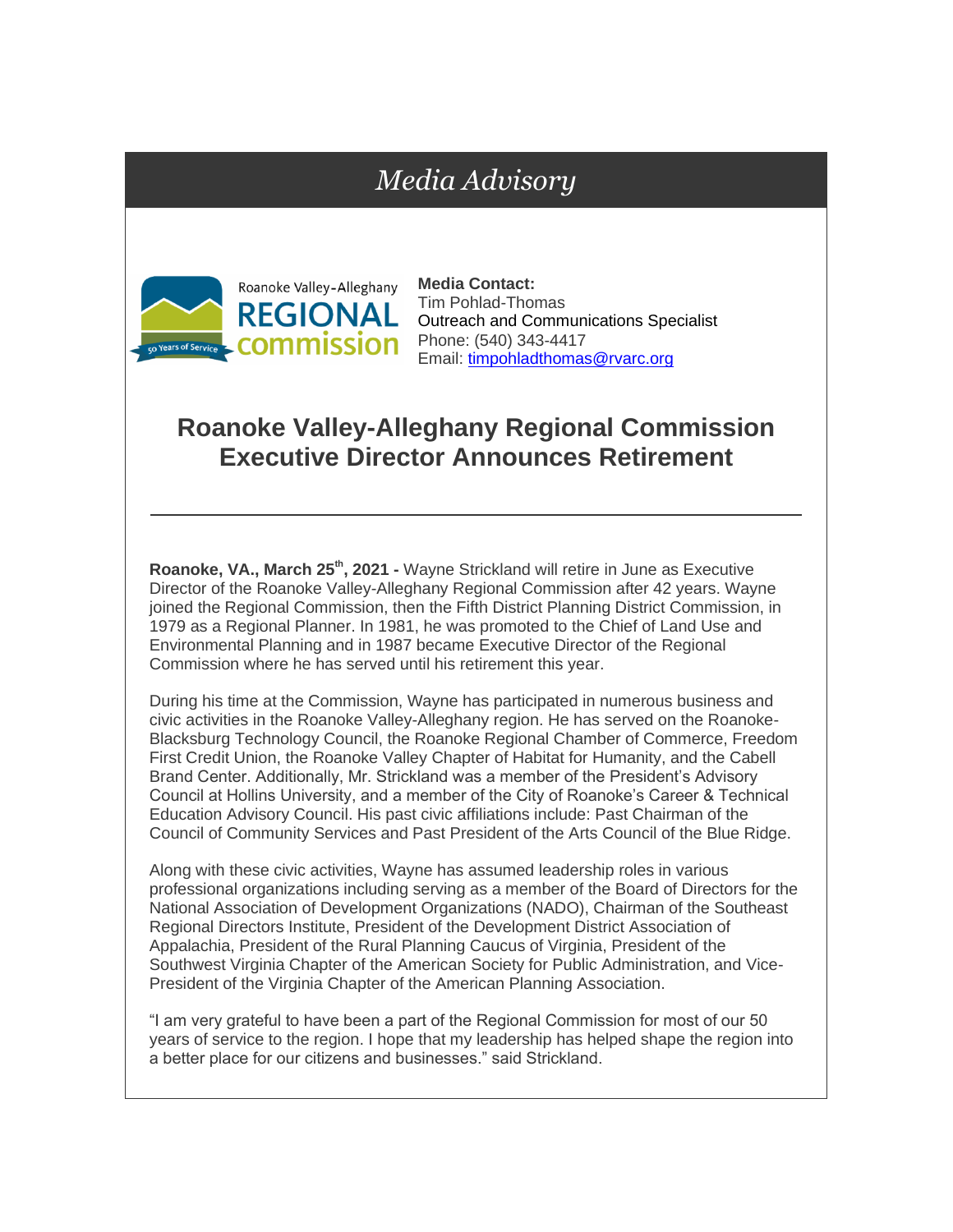"On behalf of the Regional Commission, I would like to thank Wayne for his service to the commission and his continued devotion to making the region a better place for everyone to live, work, and play." said Commission Chair, Mayor Bradley Grose. "Wayne has always conducted himself in a gentlemanly manner as he has provided steady leadership for the Regional Commission. Wayne's leadership, intelligence, and effectiveness are highly respected in our region and throughout the state. I have appreciated the opportunity to work with someone of his caliber and integrity."

Roanoke County Board of Supervisors member, and Vice Chair of the Commission, Phil North noted that many key regional initiatives had their start at the Commission during Wayne's tenure. "The Greenway Commission, the Western Virginia Water Authority, and the Broadband Authority have been supported by the Regional Commission in numerous ways since their inception," North said. "Wayne and his staff have always been responsive to the needs of the Commission's member governments throughout the region."

"While the decision to retire was a hard one, I am confident in the work the staff has done and will continue to do under new leadership," said Strickland. "I have enjoyed my time working with all our local governments and look forward to hearing about the continued good work of the Commission in our region."





*With the announcement of Wayne's retirement, the Regional Commission will begin the search for a new Executive Director.*

*About the RVARC*

**###**